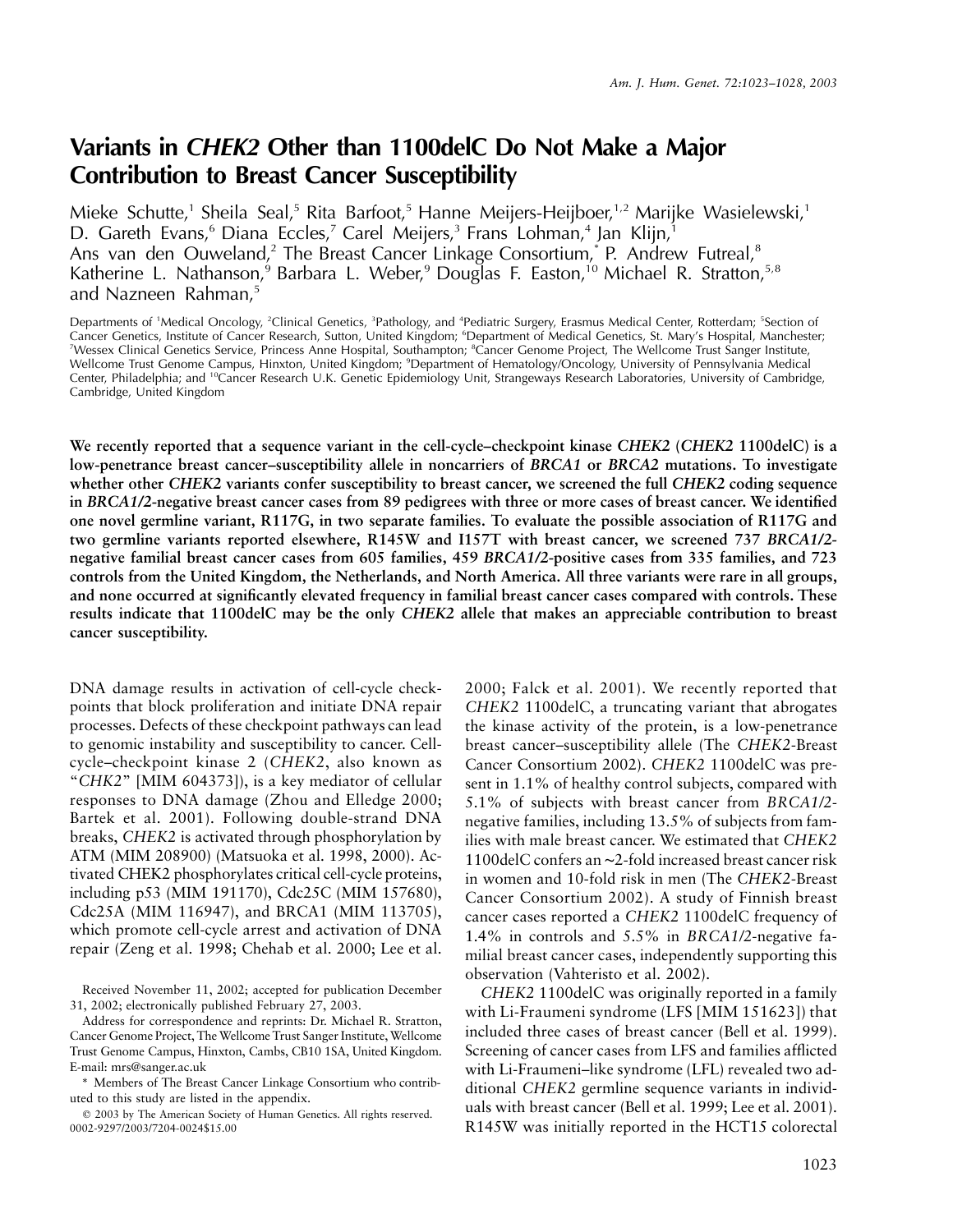cancer cell line and, subsequently, in the germline of an individual with sarcoma at 20 years of age, breast cancer at 42 years of age, and a family history consistent with LFL (Bell et al. 1999; Lee et al. 2001). The breast tumor showed loss of the wild-type *CHEK2* allele. CHEK2 R145W has been shown to be deficient in kinase activity, binding and phosphorylation of Cdc25A, and ATM-dependent phosphorylation and, thus, is plausibly associated with the cancer susceptibility in this individual (Wu et al. 2001; Li et al. 2002). A second reported variant in *CHEK2*, I157T, has wild-type kinase activity but is deficient in binding and phosphorylation of Cdc25A and in binding to BRCA1 and p53 (Falck et al. 2001; Wu et al. 2001; Li et al. 2002). I157T has been reported in families with LFS, LFL, and breast cancer (Bell et al. 1999; Allinen et al. 2001; Bougeard et al. 2001; Lee et al. 2001; Vahteristo et al. 2001; Sullivan et al. 2002). However, I157T has also been detected in control populations at frequencies of 0%–6.5% (Bell et al. 1999; Allinen et al. 2001; Lee et al. 2001; Vahteristo et al. 2001). Thus, it is unclear whether I157T is a neutral polymorphism or confers a small increased risk of cancer.

To identify additional *CHEK2*-sequence variants that may confer susceptibility to breast cancer, we screened the full coding sequence of *CHEK2* in one case subject with breast cancer and negative for mutations in *BRCA1/2* from each of 89 families (from the United Kingdom, the Netherlands, or North America) with at least three cases of breast cancer. These families are referred to as the Variant Ascertainment Set. The families with breast cancer were ascertained from genetics clinics, and samples were obtained with approval of the Local Ethics Research Committee/Institutional Review Board. The 76 families with breast cancer from the United Kingdom and the United States each consisted of a minimum of three cases of breast cancer in first- or second-degree relatives who were diagnosed prior to age 60 years. The 13 families with breast cancer from the Netherlands consisted of a minimum of three cases of breast cancer in first- or second-degree relatives, of whom at least one was diagnosed prior to age 60 years. Nine Dutch families included at least three cases of breast cancer diagnosed prior to age 60 years. At least one affected individual from each of the 89 families was screened by Conformation Sensitive Gel Electrophoresis (CSGE) (Ganguly et al. 1993) for the full coding sequence and intron-exon boundaries of *BRCA1* and BRCA2 and was negative for mutations. In addition, families from the Netherlands were shown to be negative for rearrangements found elsewhere in the Dutch population (Petrij-Bosch et al. 1997). For the *CHEK2* whole gene screen, a single genomic DNA sample from each family was analyzed by CSGE. Exons 10–14 were amplified in a long-range PCR to avoid the partial nonprocessed genomic copies of *CHEK2* (Sodha et al. 2002). The long-range PCR was

variably successful in these analyses, but complete data was obtained from a minimum of 76 families for each of exons 10–13 and from 59 families for exon 14.

In total, we identified three sequence variants of *CHEK2* in the 89 cases. Five cases carried the synonymous A252G (E84E) variant that has been reported in several other *CHEK2* screens and is a likely neutral polymorphism with no elevated risk of breast cancer (Bell et al. 1999; Hofmann et al. 2001; Ingvarsson et al. 2002; Reddy et al. 2002; Sullivan et al. 2002). Six cases harbored *CHEK2* 1100delC and have been reported elsewhere (The *CHEK2*-Breast Cancer Consortium 2002). One novel variant, R117G, was detected in two separate families, one from the United Kingdom and one from the Netherlands (fig. 1; table 1).

To evaluate the breast cancer risk associated with R117G and two variants, I157T and R145W, reported elsewhere in the germline of breast cancer cases, we used a study design similar to that employed in our previous analysis of *CHEK2* 1100delC, in which the frequency of the variant in case subjects with a family history of the disease was compared with that in control subjects. Although conventional association studies to detect lowpenetrance susceptibility alleles compare populationbased series of case with control subjects, use of familial cases markedly improves the power to detect an effect.

For each variant, we screened 737 breast cancer cases from 605 families negative for *BRCA1/2* mutations, 459 cases from 335 families positive for *BRCA1/2,* and 723 control subjects from the United Kingdom, North America, and the Netherlands by means of high stringency, allele-specific oligonucleotide (ASO) hybridization, with sequencing of positive cases (table 1). These series are referred to as "the Variant Evaluation Set" and did not include any cases from the families screened in the Variant Ascertainment Set. The families with breast cancer each contained at least two individuals with breast cancer or one individual with breast cancer and one individual with ovarian cancer who were first- or seconddegree relatives of one another. At least one of the individuals with breast cancer was diagnosed before age 60 years. Families were ascertained through cancer genetics clinics in the relevant countries. The United Kingdom control subjects were children from the North Cumbria Community Genetics Project study from the northwest of the United Kingdom (Chase et al. 1998). The Dutch control subjects were spouses of cystic fibrosis heterozygotes from the southwest of the Netherlands. The North American control subjects were neighborhood control subjects from a breast cancer case-control study in the Philadelphia area or spouses marrying-in to families with breast cancer ascertained for linkage analysis from the same area. Each variant was detected by PCR amplification of the relevant exon, application of PCR products to nylon filters, and hybridization under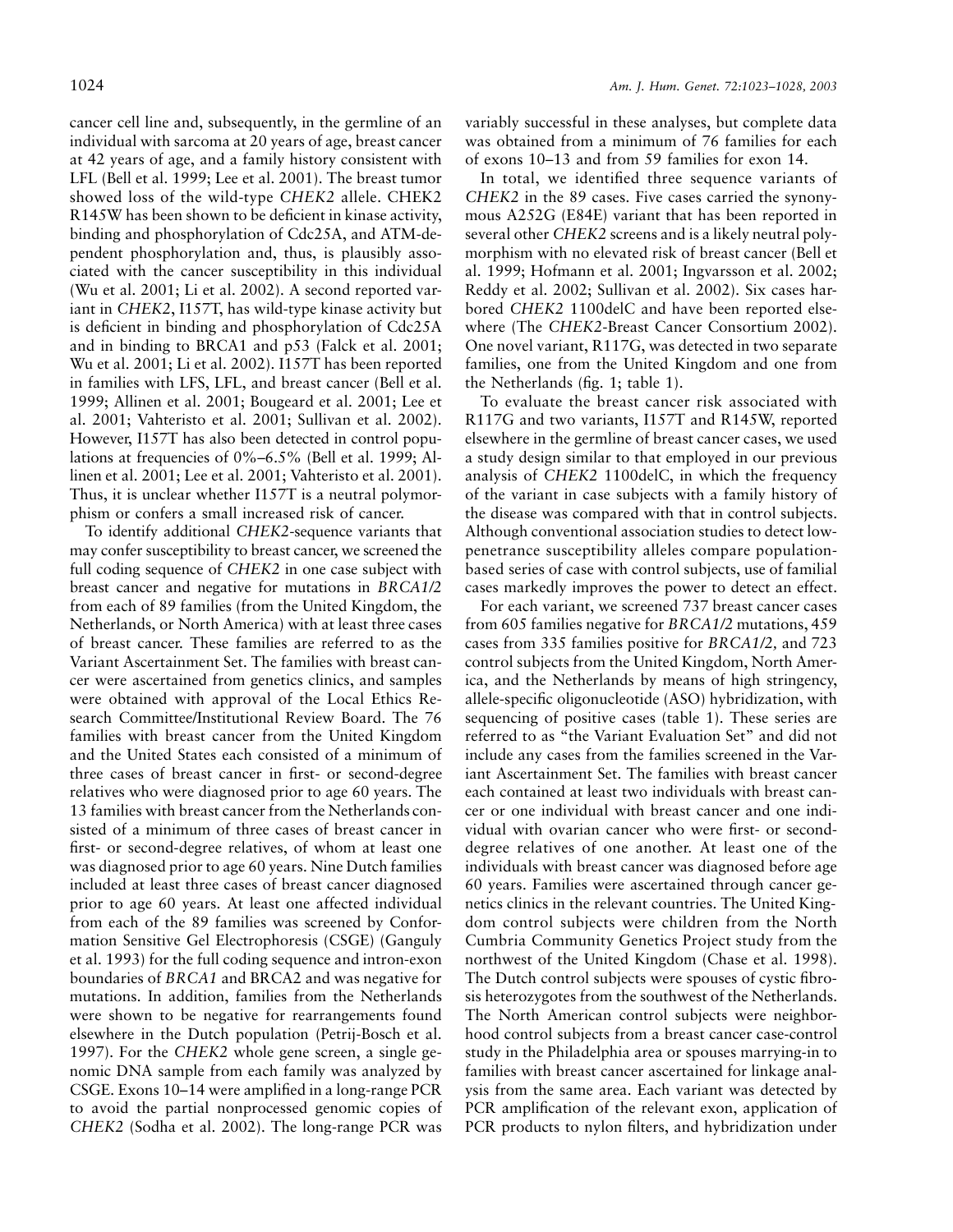

**Figure 1** Abridged familial pedigrees with breast cancer who were positive for *CHEK2* R117G. *A,* Pedigrees positive for R117G, as identified in the Variant Ascertainment Set. The index individual screened is indicated with an arrow. *B,* Pedigrees positive for R117G, as identified in the Variant Evaluation Set; all three individuals were screened as part of the analyses. Filled symbols indicate individuals with breast cancer. Hatched symbols indicate individuals with cancers other than breast cancer. bc = breast cancer; bbc = bilateral breast cancer;  $\text{circ} = \text{colorectal cancer; } \text{lu ca} = \text{lung cancer; } \text{oe ca} = \text{esophageal cancer.}$  The age at diagnosis is indicated after the tumor type.

high stringency of <sup>32</sup>P end-labeled oligonucleotides complementary to mutant and the wild-type sequence (table 2). Every filter contained both a negative and a positive control and was scored independently by three individuals, as described elsewhere (The *CHEK2*-Breast Cancer Consortium 2002).

In our analyses of the Variant Evaluation Set, we identified both R117G and I157T in 2/737 *BRCA1/2*-negative familial case subjects and 1/723 control subjects and R145W in none of the case or control subjects (table 1).

Codon 117 is within the forkhead-associated (FHA) domain of CHEK2. FHA protein motifs are phospho-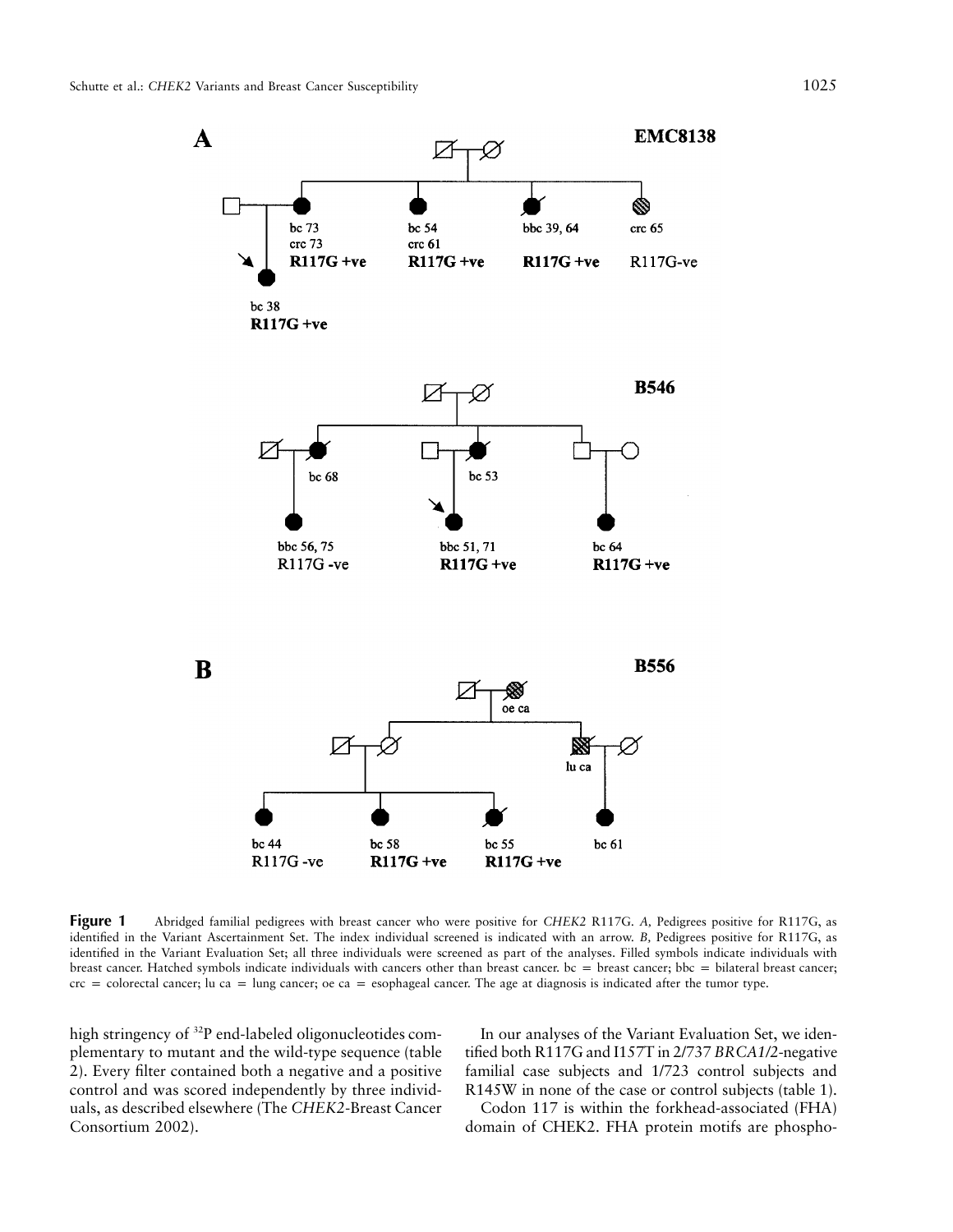### **Table 1**

|                                          | <b>NUMBER OF</b> |                |                |                       |                |
|------------------------------------------|------------------|----------------|----------------|-----------------------|----------------|
|                                          |                  |                |                | Subjects Positive for |                |
| SET, GROUP, AND GEOGRAPHIC REGION        | Subjects         | Families       | <b>R117G</b>   | R <sub>145</sub> W    | 1157T          |
| Variant Ascertainment Set <sup>a</sup> : |                  |                |                |                       |                |
| Families negative for BRCA1/BRCA2 in     |                  |                |                |                       |                |
| United Kingdom                           | 72               | 72             | $\mathbf{1}$   | $\Omega$              | $\Omega$       |
| North America                            | $\overline{4}$   | $\overline{4}$ | $\Omega$       | 0                     | 0              |
| Netherlands                              | <u>13</u>        | <u>13</u>      |                | $\overline{0}$        | $\overline{0}$ |
| Total                                    | 89               | 89             | $\frac{1}{2}$  | $\Omega$              | $\Omega$       |
| Variant Evaluation Set <sup>b</sup> :    |                  |                |                |                       |                |
| Families negative for $BRCA1/BRCA2c$ in  |                  |                |                |                       |                |
| United Kingdom                           | 241              | 121            | 2 <sup>d</sup> | $\Omega$              | $\Omega$       |
| North America                            | 284              | 272            | $\Omega$       | 0                     | $\overline{2}$ |
| Netherlands                              | 212              | <u>212</u>     | $\frac{0}{2}$  |                       | $\frac{0}{2}$  |
| Total                                    | 737              | 605            |                | $\frac{0}{0}$         |                |
| Families positive for BRCA1/BRCA2 in     |                  |                |                |                       |                |
| United Kingdom                           | 83               | 47             | $\Omega$       | 0                     | $\Omega$       |
| North America                            | 235              | 147            | $\Omega$       | 0                     | 0              |
| Netherlands                              | <u>141</u>       | <u>141</u>     | $\overline{0}$ | $\overline{0}$        | $\overline{0}$ |
| Total                                    | 459              | 335            | $\Omega$       | $\Omega$              | $\Omega$       |
| Control individuals in                   |                  |                |                |                       |                |
| United Kingdom                           | 448              |                | $\Omega$       | 0                     | $\Omega$       |
| North America                            | 94               |                | $\Omega$       | $\Omega$              | 1              |
| Netherlands                              | 181              | .              | $\overline{1}$ | $\overline{0}$        | $\overline{0}$ |
| Total                                    | 723              |                | 1              | $\theta$              |                |

## *CHEK2* **Variants in** *BRCA1/2***-Negative Breast Cancer Cases,** *BRCA1/2***-Positive Breast Cancer Cases, and Controls**

<sup>a</sup> Full screen of *CHEK2* coding sequence.

**b** Allele-specific hybridization analysis of variant.

<sup>c</sup> The subjects negative for *BRCA1/2* in the Variant Evaluation Set do not include any cases from

families that were screened in the Variant Ascertainment Set.

<sup>d</sup> Both individuals positive for R117G were from the same family.

peptide recognition domains (Durocher et al. 2000), and the CHEK2 FHA domain mediates ATM-dependent CHEK2 phosphorylation and targeting of CHEK2 to in vivo binding partners, such as BRCA1 (Li et al. 2002). The FHA domain is also implicated in CHEK2 oligomerization, which, in turn, is involved in regulation of CHEK2 activation, signal amplification, and transduction in DNA damage checkpoint pathways (Xu et al. 2002). Arg117 is a functionally important and highly conserved residue in the FHA domain (identical in both *Saccharomyces cerevisiae* and *Schizosaccharomyces pombe*). It anchors peptides via hydrogen bonding interactions with the phosphothreonine side chain, and disruption by an artificially introduced  $Arg<sup>117</sup>\rightarrow Ala$  substitution (R117A) severely reduces phosphopeptide binding (Li et al. 2002). Furthermore, there is no detectable binding of BRCA1 by R117A, in contrast to wild-type CHEK2 (Li et al. 2002). Thus, it is biologically plausible that the R117G variant, which is likely to have similar functional defects to R117A, confers susceptibility to breast cancer. However, only 2/737 *BRCA1/2*-negative case subjects in the Variant Evaluation Set carried R117G, and these were from the same family. One of 723 control subjects carried R117G (table 1). The three pedigrees afflicted with breast cancer in either set in which R117G was found are shown in figure 1. In one (EMC8138), all four tested individuals affected with breast cancer carried the variant. In the two other families (B546, B556), the variant was present in only two of three tested individuals with breast cancer. The probability that five out of the seven secondary cases of breast cancer in these families would carry the R117G variant, assuming that it is not associated with an increased risk of breast cancer, is 0.13.

Codon 157 is also in the FHA domain, though remote from the site of phosphopeptide binding (Li et al. 2002). I157T was reported elsewhere to be present in 8.9% (7/ 79) of Finnish pedigrees with hereditary breast cancer and 6.5% (13/200) of control individuals, suggesting that the breast cancer risk, if any, is weak (Allinen et al. 2001). Our data are consistent with this, as we identified I157T in 2/737 *BRCA1/2*-negative familial cases and in 1/723 control subjects. Samples were not available to assess segregation with the disease in either family positive for I157T.

Although none of the three variants we identified were associated with a statistically significantly increased risk,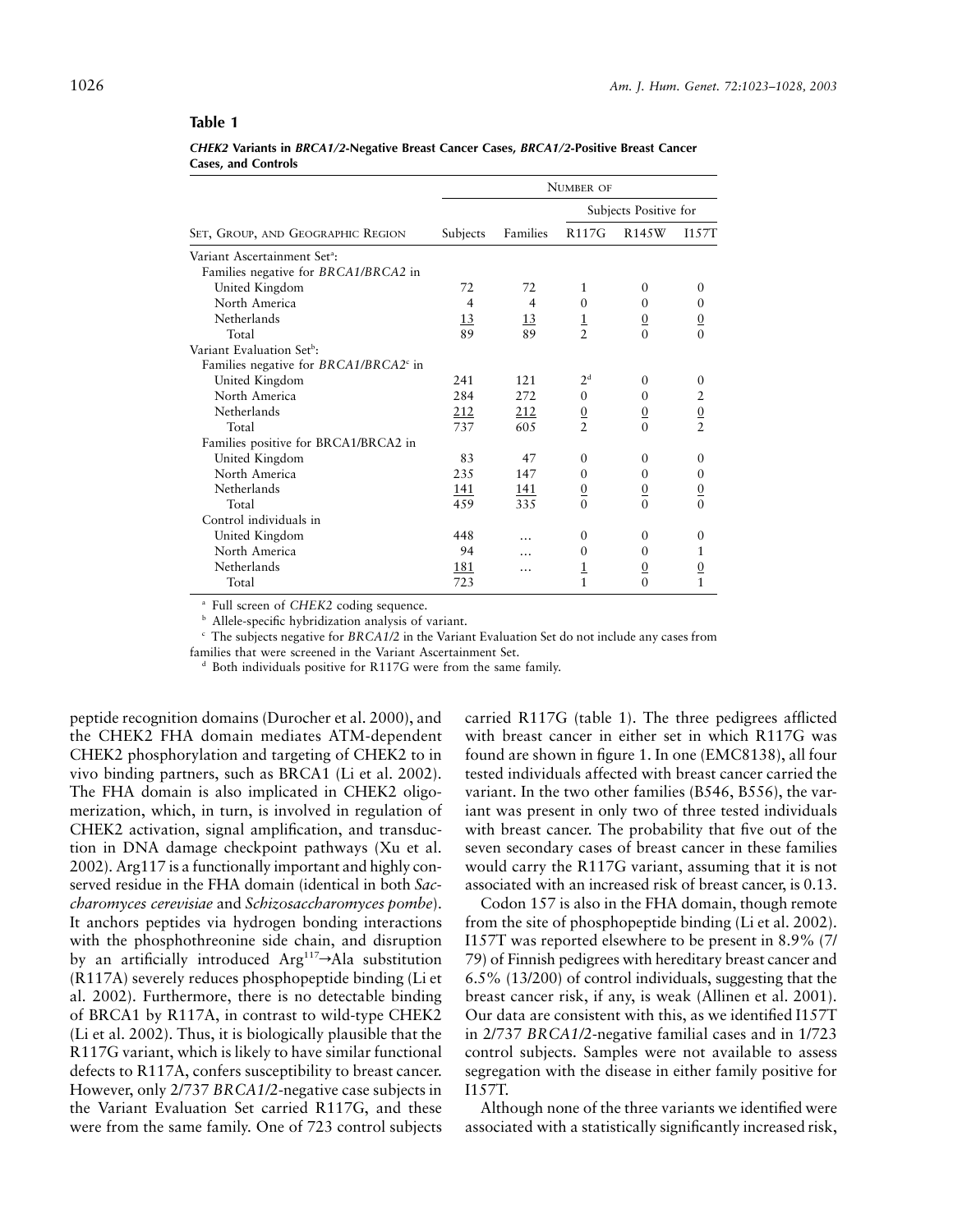#### **Table 2**

**Germline** *CHEK2* **Variants Identified in Subjects with Breast Cancer and Probe Sequences Used for Their Detection in ASO Analyses**

| Protein Change     | Nucleotide change    | Wild-Type Sequence      | Probe Sequence          |
|--------------------|----------------------|-------------------------|-------------------------|
| R <sub>117G</sub>  | $349A \rightarrow G$ | ggtttgggagggacaaaagct   | ggtttgggggggacaaaagct   |
| R <sub>145</sub> W | $433C \rightarrow T$ | aaacactttcggattttcag    | aaacacttttggattttcag    |
| 11.57T             | $470T \rightarrow C$ | aaaaactcttacattgcatacat | aaaaactcttacactgcatacat |

the CIs for the relative risk associated with these variants are wide. For all three variants combined, the crude 95% CIs, on the basis of the observed frequency in case and control subjects from the Variant Evaluation Set, are (0.21–21.3). The relative risks obtained from this data set are an overestimate of the "true" relative risk, because the frequency of a susceptibility allele will be higher in familial cases than unselected cases. As a comparison, in the analysis of *CHEK2* 1100delC, the estimated true relative risk was approximately twofold, but the crude relative risk on the basis of a similar series of familial cases was approximately fivefold (5% in case subjects vs. 1% in control subjects). Thus, the data on the three new *CHEK2* variants are consistent either with no effect or of a relative risk comparable with that conferred by *CHEK2* 1100delC.

Although there is considerable uncertainty about the level of risk associated with these three *CHEK2* variants, we can be more certain about their overall contribution to breast cancer incidence. The upper 95% CI on the combined frequency of these variants in breast cancer cases with a comparable family history is 1.5% (as compared with 5% for *CHEK2* 1100delC). We have estimated elsewhere that ∼1% of breast cancer incidence and  $1/2\%$  of the familial aggregation of the excess breast cancer risk in first-degree relatives of case subjects is likelyto be due to *CHEK2* 1100delC. Even if the variants evaluated in this report are associated with a risk comparable with *CHEK2* 1100delC, much  $\lt 1\%$  of the familial aggregation of breast cancer or of breast cancer incidence overall is likely to be attributable to them.

At least two other nonsynonymous germline *CHEK2* variants have been reported in breast cancer since our analyses were performed: a R3W variant in an individual with breast cancer and a family history of LFL (Lee et al. 2001), and T59K, which was reported in four Icelandic individuals with breast cancer (Ingvarsson et al. 2002). It is possible that these or other as-yet-unidentified *CHEK2* variants may confer susceptibility to breast cancer, and additional studies in other familial breast cancer series will be of interest. However, we identified only two individuals with variant sequences in the 89 cases that were fully screened for mutations, compared with six occurrences of *CHEK2* 1100delC in the same family set. The low frequency of *CHEK2* variants other than 1100delC in familial breast cancer cases indicates

that, even if some are associated with an increased risk, their overall contribution to breast cancer susceptibility is likely to be very low. The relatively high prevalence of *CHEK2* 1100delC in both the British and Dutch populations suggests that this variant is relatively old and subject to little selective pressure. The absence of any other protein-truncating alterations with significant frequencies could simply be due to chance but might reflect some functional constraints on the viability of individuals with alternative mutations.

Since we screened familial pedigrees with breast cancer from three specific populations, we cannot exclude the possibility that the contribution of *CHEK2* variants to breast cancer susceptibility differs in other populations. However, our results indicate that in North European populations, 1100delC is responsible for almost all of the contribution to breast cancer susceptibility made by sequence variants of *CHEK2*.

# **Acknowledgments**

We thank all individuals and families who have participated in these studies and the North Cumbria Community Genetics Project for providing control individuals. We thank A. Hall and K. Redman for family ascertainment. This research was funded by grants from the Erasmus MC Revolving Fund and Cancer Research U.K. D.F.E. is a principal research fellow of Cancer Research U.K. K.L.N. and B.L.W. are supported by grants from the National Cancer Institute and funds from the Abramson Family Cancer Research Institute.

## **Appendix**

The following members of the Breast Cancer Linkage Consortium contributed samples for this study: A. Brady, T. Cole, A. Collins, H. Cox, A. Donaldson, D. F. Easton, D. Eccles, R. Eeles, G. Evans, H. Gregory, J. Gray, R. Houlston, J. Klijn, F. Lalloo, A. Lucassen, J. Mackay, H. Meijers-Heijboer, G. Mitchell, P. Morrison, V. Murday, S. Narod, K. L. Nathanson, J. Patterson, T. Peretz, C. M. Phelan, N. Rahman, M. Rogers, A. Schofield, M. R. Stratton, P. Tonin, B. Weber, and W. Weber.

# **Electronic-Database Information**

URL for data presented herein is as follows:

Online Mendelian Inheritance in Man (OMIM) http://www